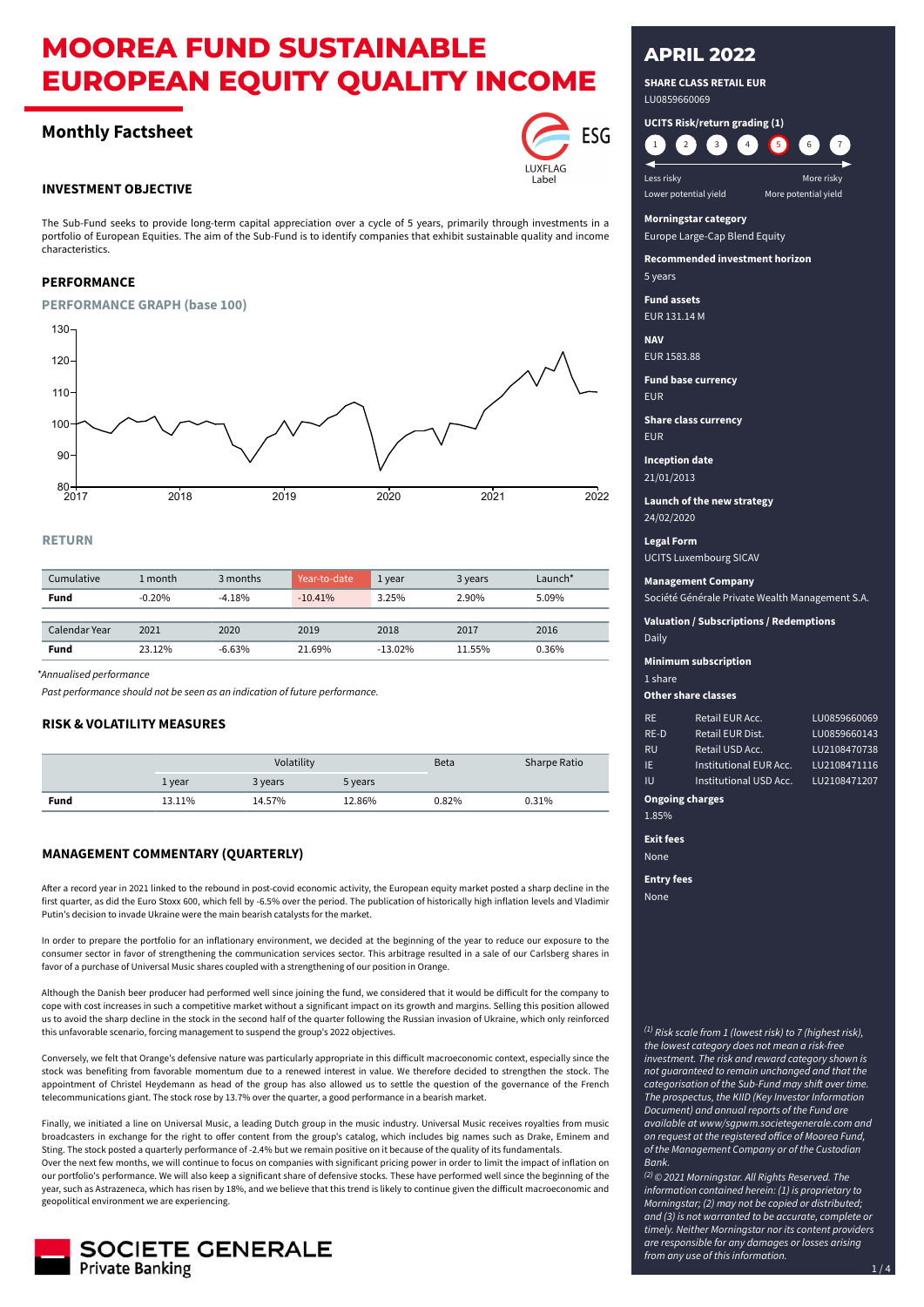# **MOOREA FUND SUSTAINABLE EUROPEAN EQUITY QUALITY INCOME**

# **Financial Criteria**

# **CURRENCY BREAKDOWN**



# **GEOGRAPHIC BREAKDOWN**



# **PORTFOLIO STATISTICS**

| P/E 2022                                | 23.19   |
|-----------------------------------------|---------|
| Dividend growth rate / Equity over 5yrs | 6.9%    |
| Annualised dividend yield               | $2.2\%$ |
| Number of positions                     | 37      |

# **SECTOR BREAKDOWN**



### **TOP 5 HOLDINGS**

| Name                 | Weight | Country     | Sector                        |
|----------------------|--------|-------------|-------------------------------|
| ORANGE               | 5.2%   | France      | <b>Communication services</b> |
| ASTRAZENECA PLC      | 5.0%   | Royaume-Uni | Healthcare                    |
| <b>TOTALENERGIES</b> | 4.6%   | France      | Energy                        |
| NESTLE               | 4.5%   | Suisse      | Consumer staples              |
| PERNOD RICARD        | 4.2%   | France      | Consumer staples              |

*Source: Société Générale Private Wealth Management as at 29/04/2022.*

*Actual weighting and investment allocations are subject to change on an ongoing basis and may not be exactly as shown. Investors should understand the different asset classes which make up the strategy as they have different risk characteristics. Investments may be subject to market fluctuations and the price and value of investments and the income derived from them can go down as well as up. Your capital may be at risk and you may not get back the amount you invest. The tax benefits and liabilities will depend on individual circumstances and may change in the future.*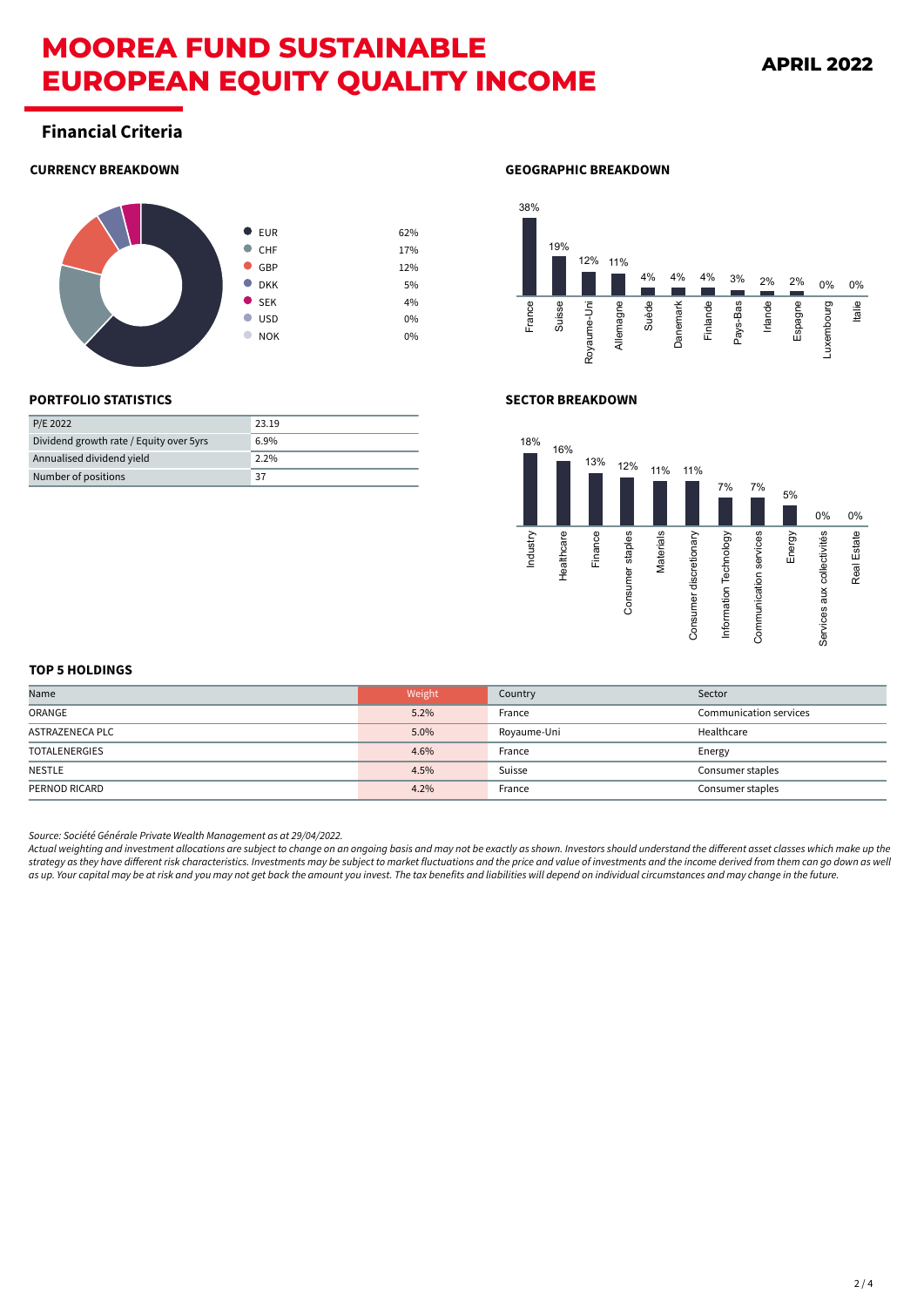# **MOOREA FUND SUSTAINABLE EUROPEAN EQUITY QUALITY INCOME**

# **Extra-Financial Criteria**

# **APRIL 2022**



# **ESG PORTFOLIO POSITIONING**



# **ESG INDICATORS**

|                                                 | <b>Fund</b> | Stoxx 600 |
|-------------------------------------------------|-------------|-----------|
| <b>ESG Quality Score</b>                        | 7.9         | 7.6       |
| Rating coverage                                 | 99.04%      | 99.72%    |
| <b>ESG Median Rating</b>                        | AA          | AA        |
|                                                 |             |           |
| <b>Average Controversy Rating</b>               | 3.9         | 4.6       |
| Rating coverage                                 | 99.04%      | 99.79%    |
| <b>Carbon Footprint</b><br>(tons CO2/\$M sales) | 96.6        | 144.8     |
| <b>MSCI Coverage</b>                            | 99.04%      | 99.26%    |

# **CONTROVERSY FLAG DISTRIBUTION**



# **TOP 3 SUSTAINABLE IMPACT CONTRIBUTORS**

|                               | <b>Sustainable</b><br>revenues ( $\varepsilon$ mln) | % of sustainable<br>revenues |
|-------------------------------|-----------------------------------------------------|------------------------------|
| <b>TotalEnergies SE</b>       | 9,646.9                                             | 8%                           |
| <b>Mercedes-Benz Group AG</b> | 8,247.8                                             | 6%                           |
| <b>SCHNEIDER ELECTRIC SE</b>  | 7,648.3                                             | 30%                          |

*Source: Société Générale Private Wealth Management, Bloomberg, MSCI*

# **ESG RATING**



# **ESG RATING DISTRIBUTION**



# **BUSINESS INVOLVEMENT DISTRIBUTION**

SGPWM excludes issuers with more than 15% of revenues in these sectors:

| <b>Sectors</b> |                            | % of portfolio<br>revenues |
|----------------|----------------------------|----------------------------|
|                | Gambling                   | 0.03%                      |
|                | <b>Civilians arms</b>      | 0.05%                      |
|                | <b>Adult Entertainment</b> | 0.01%                      |
|                | <b>Tobacco</b>             | $0.00\%$                   |

# **IMPACT INDICATORS VS. Stoxx 600**

| $5\%$ 4%                     |    | <b>Sustainable Impact revenues</b><br>Coverage MSCI: 99%<br>100%          |
|------------------------------|----|---------------------------------------------------------------------------|
| $\frac{(\cos 2)}{m}$ 71% 53% |    | <b>GHG Science-Based Target signatories</b><br>Coverage MSCI: 99%<br>100% |
| 40% 39%                      |    | Women on board<br>Coverage MSCI:<br>99%<br>100%                           |
| 84% 83%                      |    | <b>Independant directors</b><br>Coverage MSCI: 99%<br>100%                |
| 0%                           | 3% | <b>Global Compact Non-compliance</b><br>Coverage MSCI:<br>99%<br>100%     |